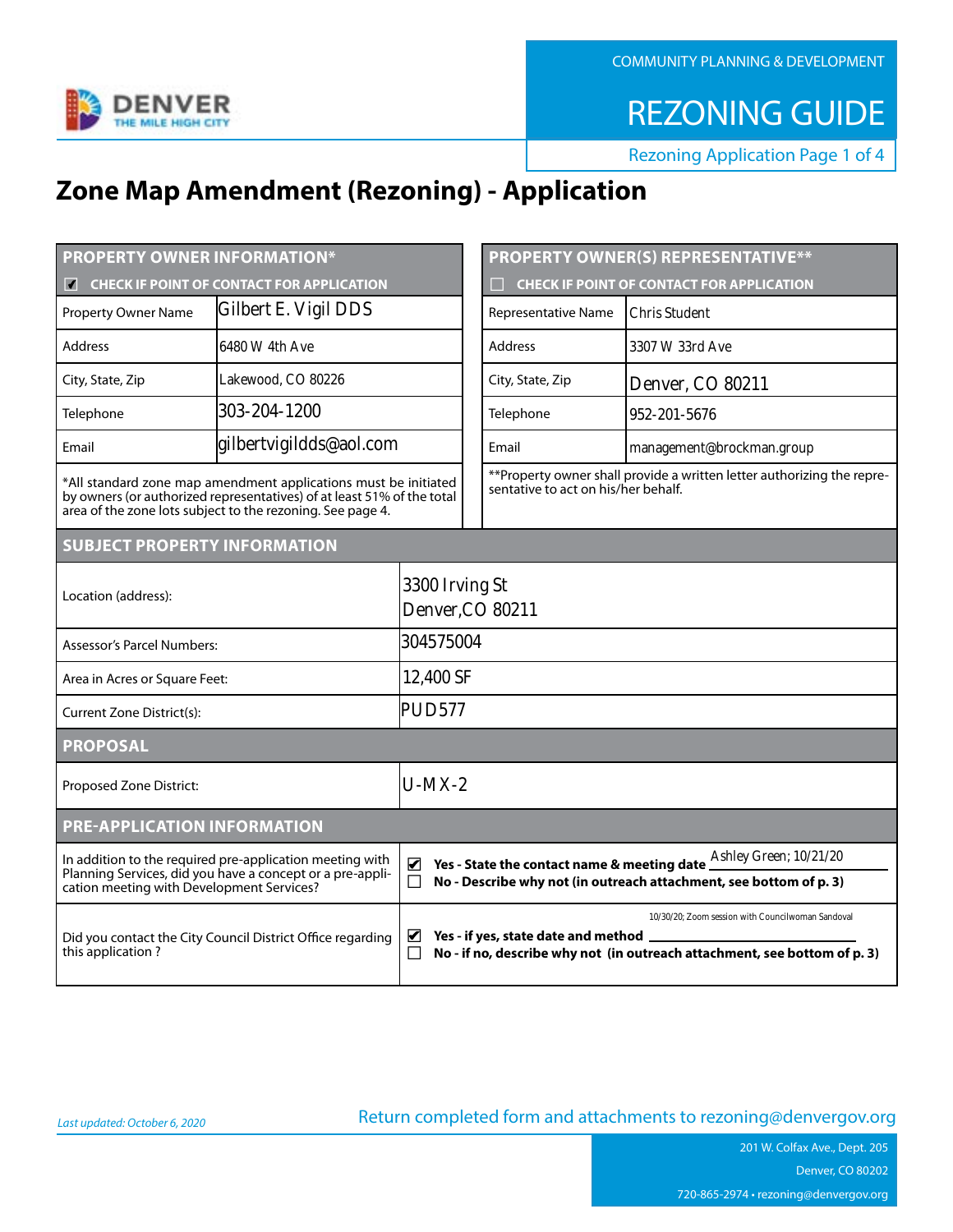Building will be used for business other than strictly dental, and adheres to all specifications listed int the U-M-2 description  $\checkmark$ 

 $\sqrt{ }$ 

 $\bigg)$ 

 $\sqrt{ }$ 

 $\blacktriangledown$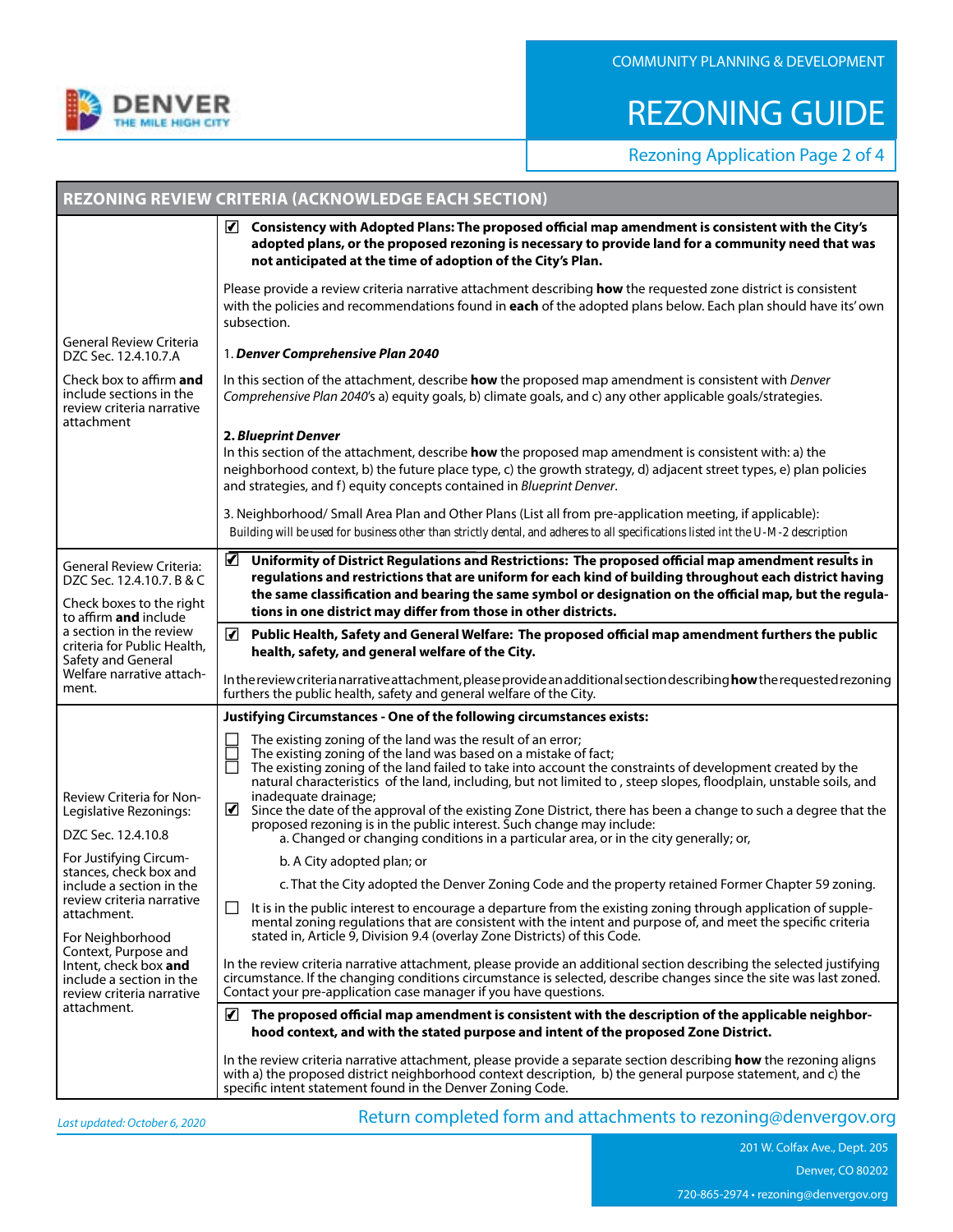$\bigg|$ 

 $\bigg($ 

 $\checkmark$ 

 $\sqrt{ }$